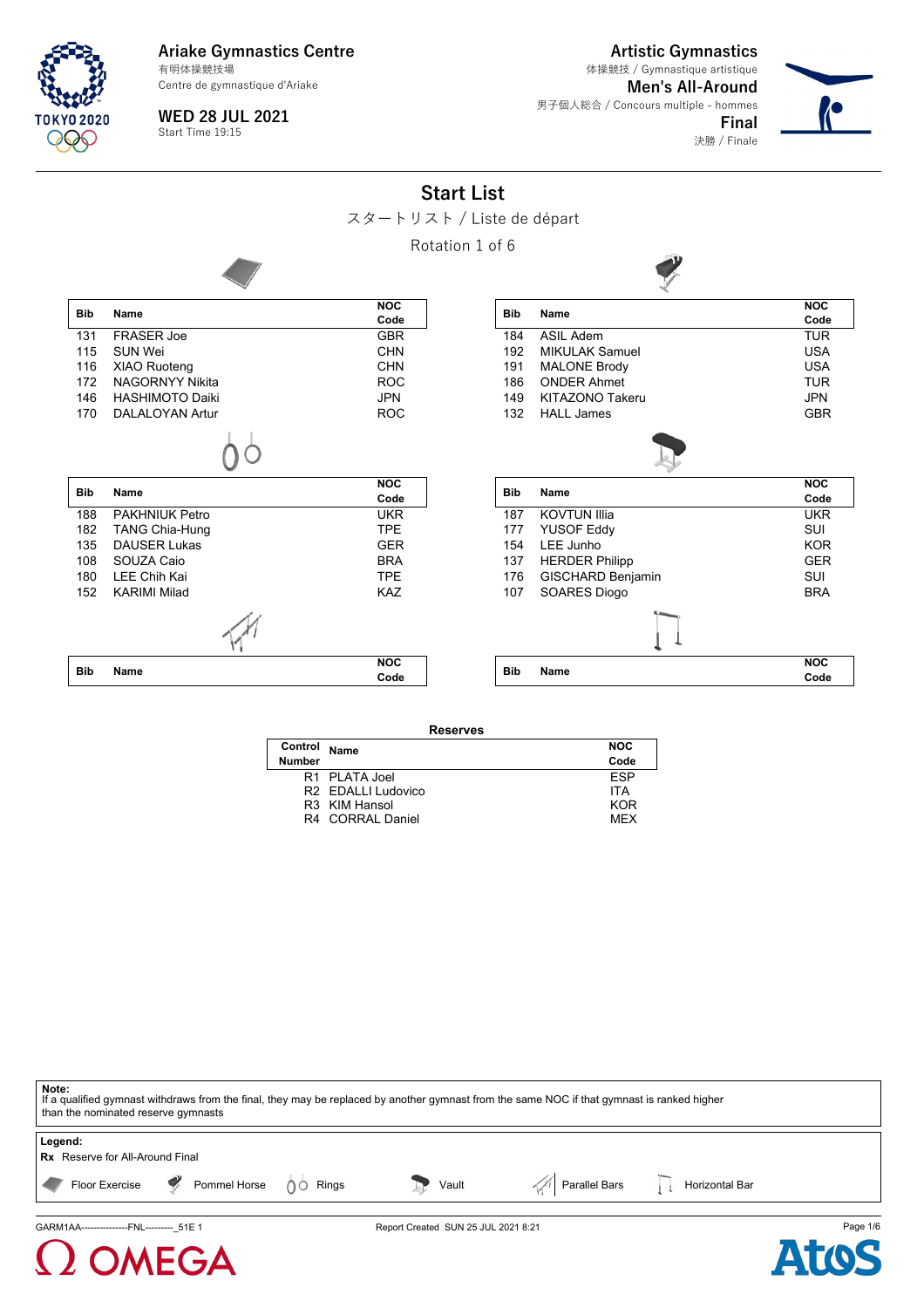Centre de gymnastique d'Ariake

**Artistic Gymnastics**

決勝 / Finale

**Men's All-Around** 男子個人総合 / Concours multiple - hommes **Final** 体操競技 / Gymnastique artistique



TNKYN 2020

**WED 28 JUL 2021** Start Time 19:40

| <b>Start List</b>         |  |  |
|---------------------------|--|--|
| スタートリスト / Liste de départ |  |  |

Rotation 2 of 6



| <b>Bib</b> | Name                   | <b>NOC</b> |
|------------|------------------------|------------|
|            |                        | Code       |
| 115        | SUN Wei                | <b>CHN</b> |
| 116        | <b>XIAO Ruoteng</b>    | CHN        |
| 172        | <b>NAGORNYY Nikita</b> | <b>ROC</b> |
| 146        | <b>HASHIMOTO Daiki</b> | JPN        |
| 170        | DAI AI OYAN Artur      | <b>ROC</b> |
| 131        | <b>FRASER Joe</b>      | <b>GBR</b> |
|            |                        |            |
| <b>Bib</b> | Name                   | <b>NOC</b> |
|            |                        | Code       |
| 182        | <b>TANG Chia-Hung</b>  | <b>TPE</b> |
| 135        | DAUSER Lukas           | GFR        |
| 108        | SOUZA Caio             | <b>BRA</b> |
| 180        | I FF Chih Kai          | <b>TPE</b> |
| 152        | KARIMI Milad           | KA7        |
| 188        | PAKHNIUK Petro         | <b>UKR</b> |
|            |                        |            |
| <b>Bib</b> | Name                   | <b>NOC</b> |
|            |                        | Code       |

 $\mathbf{v}$ 

|--|--|

| Bib        | Name                     | <b>NOC</b> |
|------------|--------------------------|------------|
|            |                          | Code       |
| 192        | <b>MIKULAK Samuel</b>    | USA        |
| 191        | <b>MALONE Brody</b>      | USA        |
| 186        | <b>ONDER Ahmet</b>       | TUR        |
| 149        | KITAZONO Takeru          | JPN        |
| 132        | <b>HALL James</b>        | GBR        |
| 184        | ASII Adem                | TUR        |
|            |                          |            |
|            |                          |            |
|            |                          | <b>NOC</b> |
| <b>Bib</b> | Name                     | Code       |
| 177        | <b>YUSOF Eddy</b>        | SUI        |
| 154        | LEE Junho                | <b>KOR</b> |
| 137        | <b>HERDER Philipp</b>    | <b>GER</b> |
| 176        | <b>GISCHARD Benjamin</b> | SUI        |
| 107        | <b>SOARES Diogo</b>      | <b>BRA</b> |
| 187        | <b>KOVTUN Illia</b>      | UKR        |

**Note:**<br>If a qualified gymnast withdraws from the final, they may be replaced by another gymnast from the same NOC if that gymnast is ranked higher than the nominated reserve gymnasts **Legend: Rx** Reserve for All-Around Final

Floor Exercise  $\Box$  Pommel Horse  $\Box$  Rings Vault  $\Box$  Parallel Bars  $\Box$  Horizontal Bar

GARM1AA-----------------FNL------------51E 1 **Page 2/6** Report Created SUN 25 JUL 2021 8:21 **Page 2/6** 

EGA

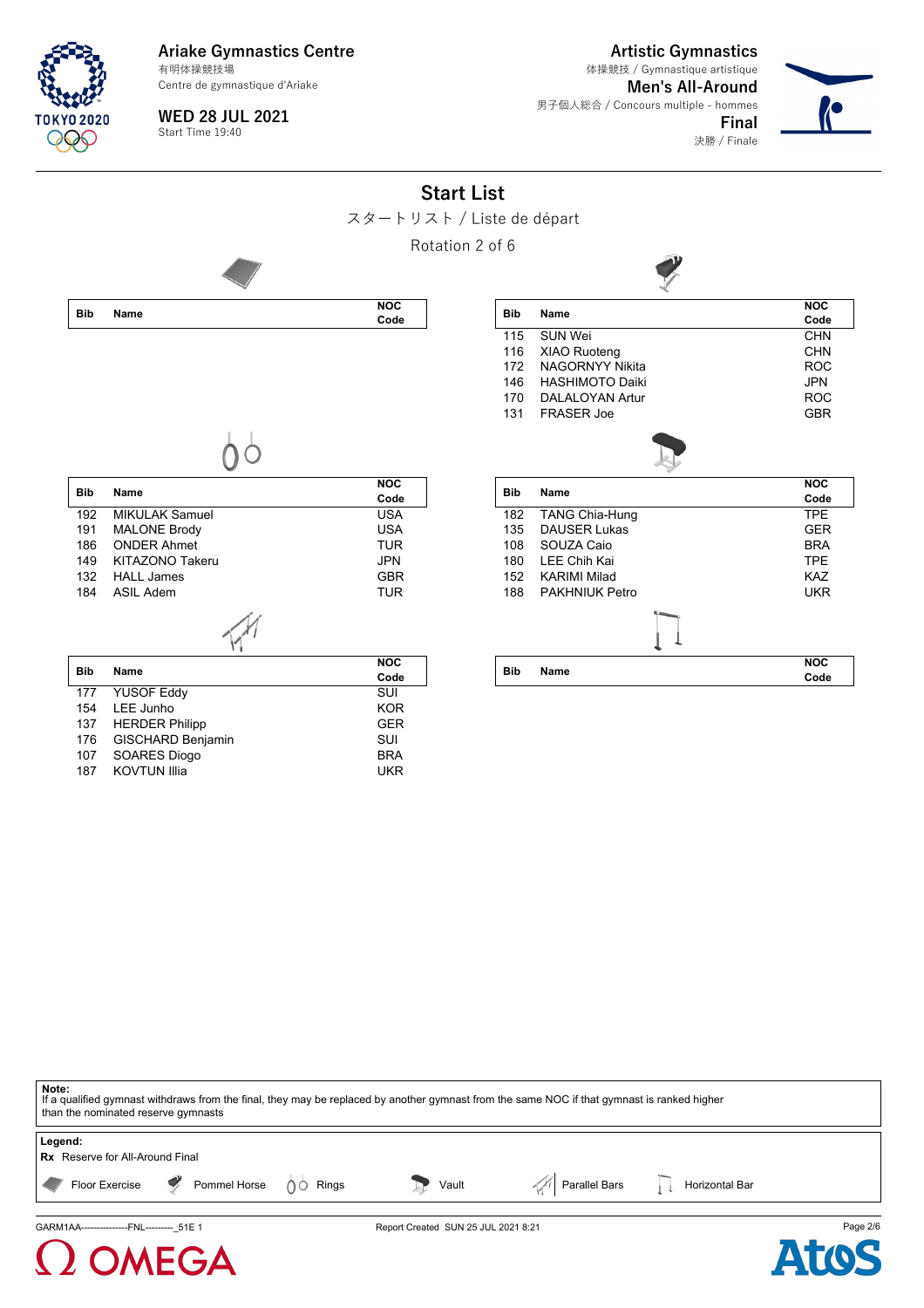Centre de gymnastique d'Ariake

**WED 28 JUL 2021** Start Time 20:06

**Artistic Gymnastics Men's All-Around** 男子個人総合 / Concours multiple - hommes 体操競技 / Gymnastique artistique

**Final**





**Note:** If a qualified gymnast withdraws from the final, they may be replaced by another gymnast from the same NOC if that gymnast is ranked higher than the nominated reserve gymnasts **Legend: Rx** Reserve for All-Around Final Floor Exercise **P**ommel Horse 00 Rings Vault Parallel Bars Horizontal Bars Horizontal Bars **Parallel Bars** GARM1AA---------------FNL---------\_51E 1 Report Created SUN 25 JUL 2021 8:21 Page 3/6



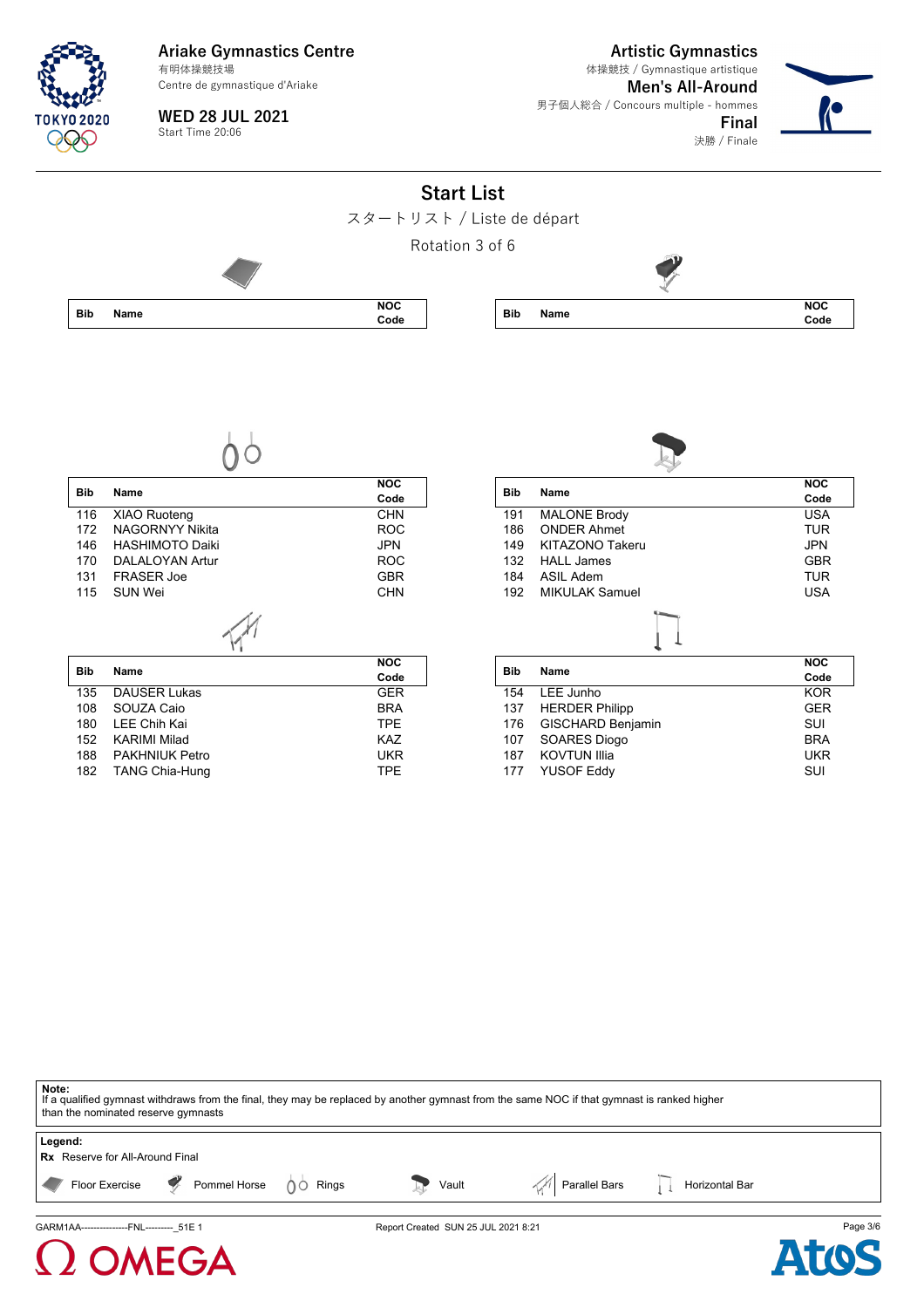Centre de gymnastique d'Ariake

**WED 28 JUL 2021** Start Time 20:32

**Artistic Gymnastics**

決勝 / Finale

**Men's All-Around** 男子個人総合 / Concours multiple - hommes **Final** 体操競技 / Gymnastique artistique



**Start List** スタートリスト / Liste de départ Rotation 4 of 6 **Bib Name NOC Code** 137 HERDER Philipp GER 176 GISCHARD Benjamin SUI<br>107 SOARES Diogo BRA 107 SOARES Diogo 187 KOVTUN Illia **International Communist Communist Communist Communist Communist Communist Communist Communist C**<br>1990 November 2001 1991 No. 1991 No. 1991 No. 1992 No. 1993 No. 1993 No. 1994 No. 1994 No. 1994 No. 1994 No YUSOF Eddy 154 LEE Junho KOR **Bib Name NOC Code Bib Name NOC Code** Bib Name **NOC Code** 172 NAGORNYY Nikita ROC 146 HASHIMOTO Daiki 1999 - JPN JPN 170 DALALOYAN Artur 170 DALALOYAN Artur 131 FRASER Joe GBR 115 SUN Wei CHN 116 XIAO Ruoteng CHN **Bib Name NOC Code** 186 ONDER Ahmet TUR 149 KITAZONO Takeru JPN HALL James 184 ASIL Adem **TUR**<br>192 MIKULAK Samuel **TUR** USA MIKULAK Samuel 191 MALONE Brody **USA Bib Name NOC Code** 108 SOUZA Caio BRA<br>180 LEE Chih Kai TPE 180 LEE Chih Kai 1999 - TPE TPE 152 KARIMI Milad KARIMI Milad 188 PAKHNIUK Petro UKR TANG Chia-Hung 135 DAUSER Lukas GER

**Note:** If a qualified gymnast withdraws from the final, they may be replaced by another gymnast from the same NOC if that gymnast is ranked higher than the nominated reserve gymnasts **Legend: Rx** Reserve for All-Around Final Floor Exercise **P**ommel Horse 00 Rings Vault Parallel Bars Horizontal Bars Horizontal Bars **Parallel Bars** GARM1AA---------------FNL---------\_51E 1 Report Created SUN 25 JUL 2021 8:21 Page 4/6

## FGA

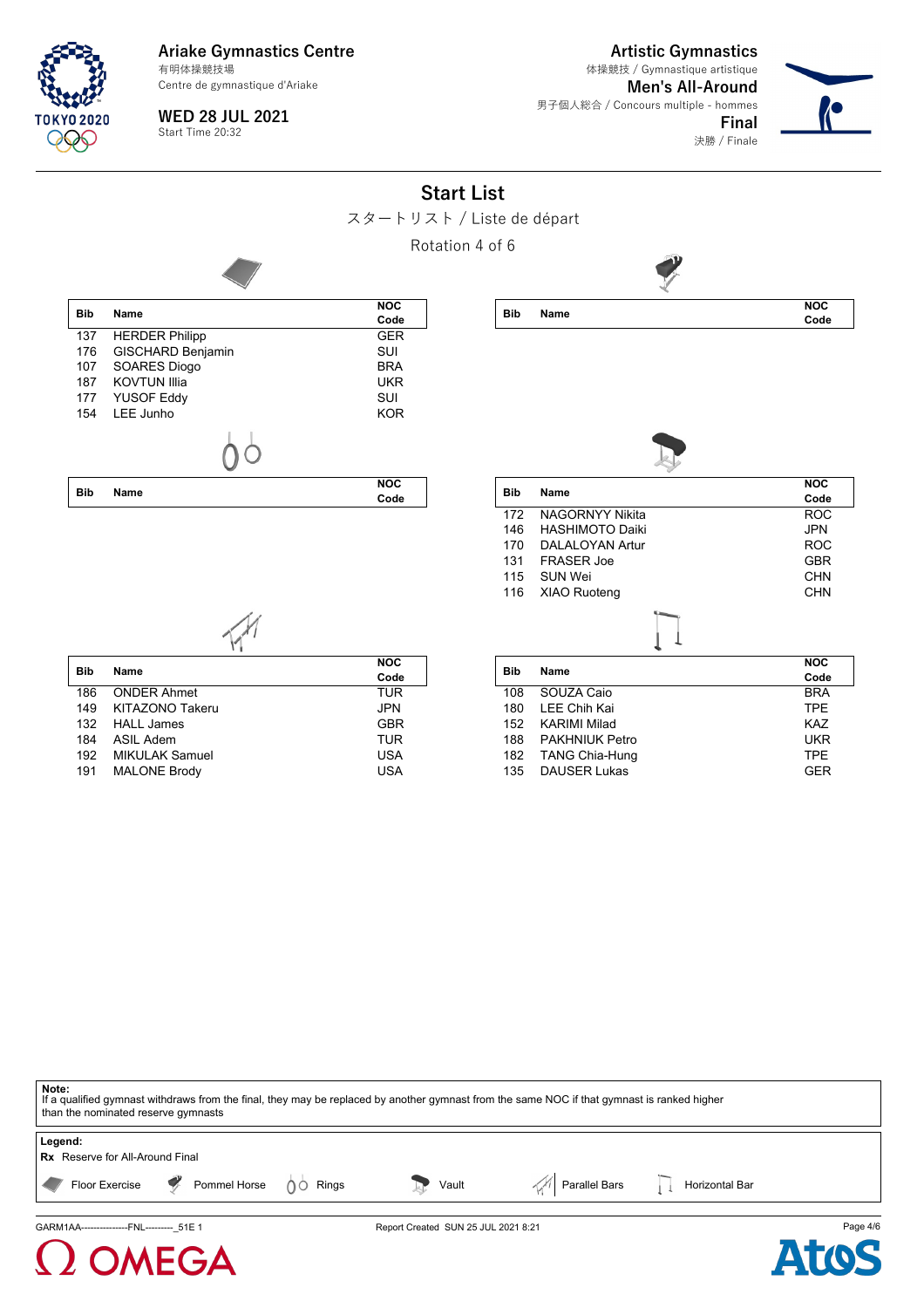Centre de gymnastique d'Ariake

**Artistic Gymnastics**

決勝 / Finale

**Men's All-Around** 男子個人総合 / Concours multiple - hommes **Final** 体操競技 / Gymnastique artistique



**WED 28 JUL 2021** Start Time 20:58

**Start List**





| <b>Bib</b> | Name                   | <b>NOC</b> |
|------------|------------------------|------------|
|            |                        | Code       |
| 146        | <b>HASHIMOTO Daiki</b> | <b>JPN</b> |
| 170        | DALALOYAN Artur        | <b>ROC</b> |
| 131        | <b>FRASER Joe</b>      | <b>GBR</b> |
| 115        | <b>SUN Wei</b>         | <b>CHN</b> |
| 116        | <b>XIAO Ruoteng</b>    | <b>CHN</b> |

172 NAGORNYY Nikita ROC

FGA

**Bib Name**

XIAO Ruoteng

| <b>Bib</b> | <b>Name</b>         | <b>NOC</b> |
|------------|---------------------|------------|
|            |                     | Code       |
| 149        | KITAZONO Takeru     | <b>JPN</b> |
|            | 132 HALL James      | <b>GBR</b> |
| 184        | ASII Adem           | TUR        |
| 192        | MIKULAK Samuel      | USA        |
| 191        | <b>MALONE Brody</b> | <b>USA</b> |
| 186        | <b>ONDER Ahmet</b>  | TUR        |
|            |                     |            |